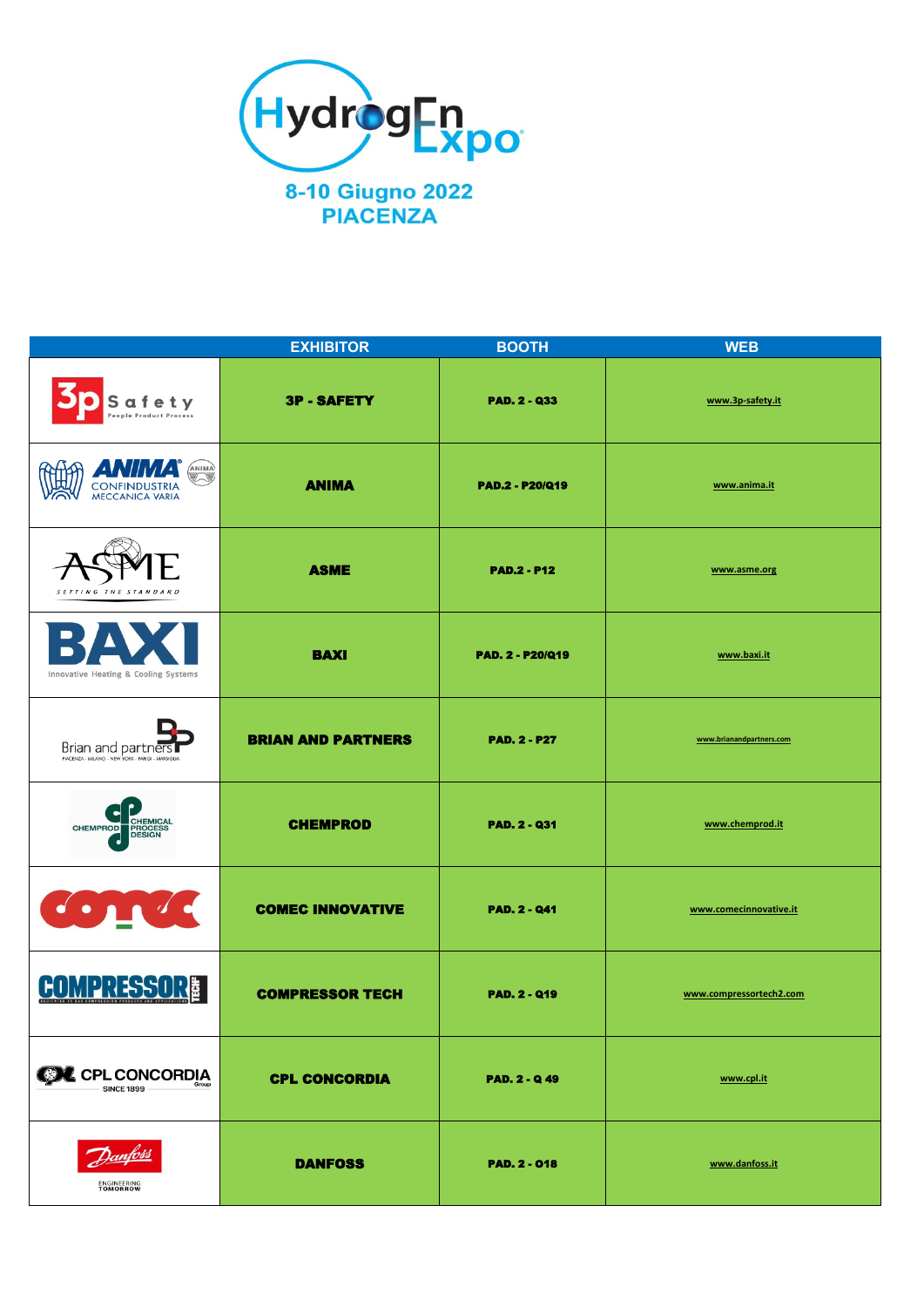| <b>DIASTECA @0</b>                                                   | <b>DIASTECA</b>                            | PAD. 1 - D2bis         | www.diasteca.com       |
|----------------------------------------------------------------------|--------------------------------------------|------------------------|------------------------|
| <b>DIESEL PROGRESS</b>                                               | <b>DIESEL PROGRESS</b>                     | <b>PAD. 2 - Q19</b>    | www.dieselprogress.com |
| <b>ECCMEMBRANE</b><br>ENVIRONMENTAL TECHNOLOGY                       | <b>ECOMEMBRANE</b>                         | <b>PAD. 2 - 013</b>    | www.ecomembrane.com    |
| <b>EXPEDISON</b>                                                     | <b>EDISON</b>                              | <b>PAD. 2 - P19</b>    | www.edison.it          |
| $E$ Hy<br>Do it with Energy                                          | <b>ENERGY HYDROGEN</b>                     | <b>PAD. 2 - Q11</b>    | www.idrogenoverde.it   |
| <b>YEARS</b><br>ON SITE GAS GENERATORS                               | <b>ERREDUE</b>                             | <b>PAD. 2 - P21</b>    | www.erreduegas.it      |
| FAS<br>Automation srl<br>Il vostro punto di riferimento              | <b>FAST AUTOMATION</b>                     | <b>PAD.2 - Q35</b>     | www.fastautomation.biz |
| <b>2TECHNOLOGY</b>                                                   | <b>H2 TECHNOLOGY</b><br><b>CORPORATION</b> | <b>PAD.2 - P14</b>     | www.h2technology.org   |
| PY<br>hydrocell                                                      | <b>HYDROCELL</b>                           | <b>PAD. 2 - 010/P9</b> | www.hydrocell.com      |
| Hydrogen-news.it                                                     | <b>HYDROGEN-NEWS</b>                       | <b>PAD. 2 - Q19</b>    | www.hydrogen-news.it   |
| <b>ITALTEST &amp; NDT</b><br><b>CONTROLLI E COLLAUDI INDUSTRIALI</b> | <b>ITALTEST N.D.T.</b>                     | <b>PAD. 2 - Q29</b>    | www.italtest.it        |
| dal 1989                                                             | <b>LIRA</b>                                | <b>PAD.2 - 016</b>     | www.lirasrl.it         |
| <b>MAXIMATOR®</b><br><b>MAXIMUM PRESSURE ITALY</b>                   | <b>MAXIMATOR ITALY</b>                     | <b>PAD. 2 - P17</b>    | www.maximator.de       |
| <b>Piel</b><br>by McPhy                                              | <b>MCPHY ENERGY ITALIA</b>                 | <b>PAD.2 - 020</b>     | mcphy.com              |